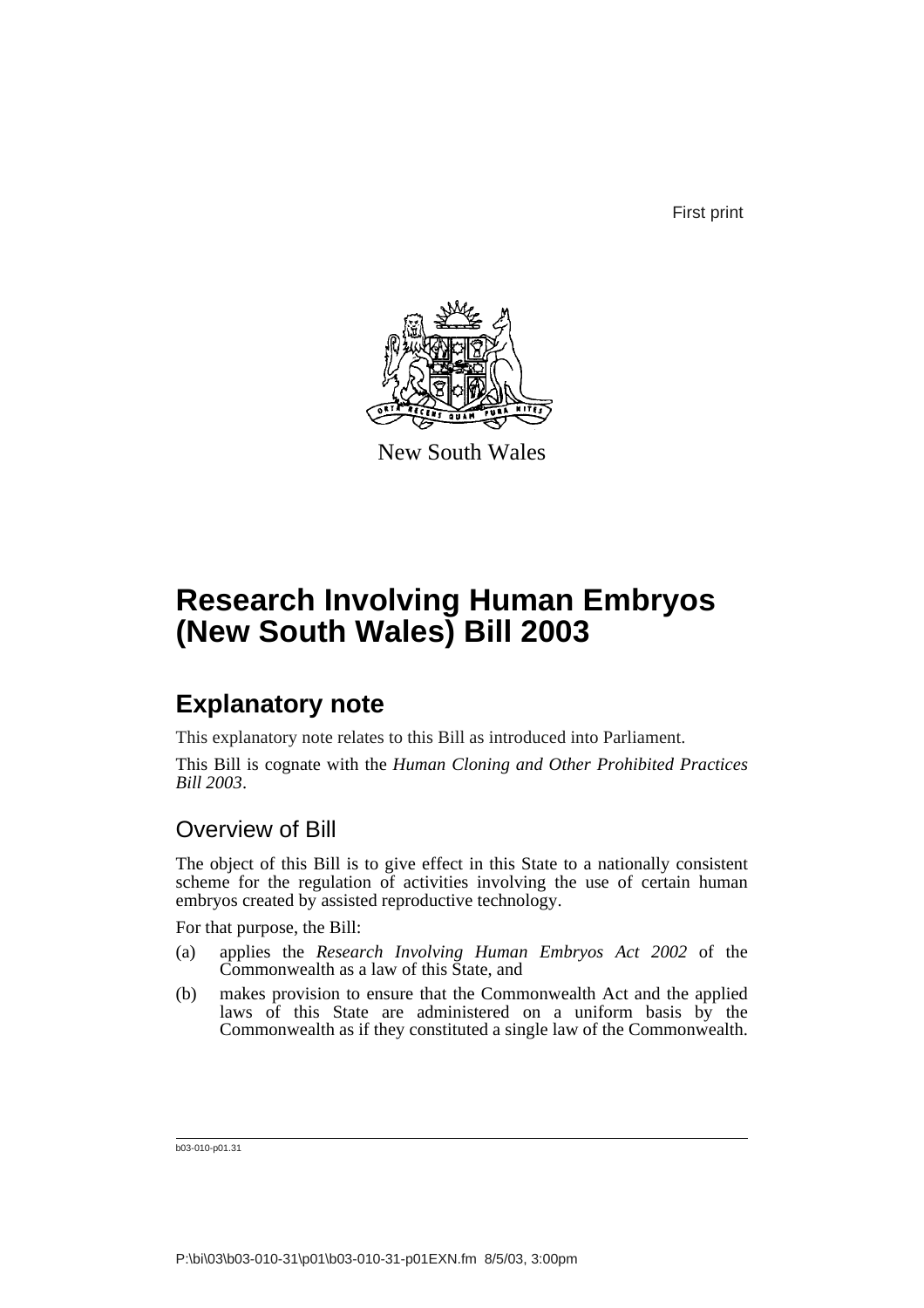Explanatory note

# Outline of provisions

# **Part 1 Preliminary**

**Clause 1** sets out the name (also called the short title) of the proposed Act.

**Clause 2** provides for the commencement of the proposed Act on a day or days to be appointed by proclamation.

**Clause 3** states the object of the proposed Act (which is principally to adopt in this State a uniform Australian approach to the regulation of activities involving the use of certain human embryos created by assisted reproductive technologies).

**Clause 4** defines expressions used in the proposed Act.

# **Part 2 The applied provisions**

**Clause 5** applies the Commonwealth embryo laws (which are defined in clause 4 as the *Research Involving Human Embryos Act 2002* of the Commonwealth (the "Commonwealth Embryo Act") and all regulations in force under that Act) as a law of this State.

In addition, the clause provides that the Commonwealth embryo laws so apply as if they extended to matters in relation to which this State may make laws, whether or not the Commonwealth may make laws in relation to those matters.

**Clause 6** modifies the Commonwealth embryo laws for the purposes of the proposed Act by extending the operation of Part 3 of the Commonwealth Embryo Act to enable the monitoring powers of inspectors appointed under that Act to be used in relation to the *Human Cloning and Other Prohibited Practices Act 2003* of New South Wales and to make a conviction under that Act the basis for revoking a person's licence. The regulations under the proposed Act may also modify the Commonwealth embryo laws for the purposes of the proposed Act (for example by providing that amendments to the Commonwealth Embryo Act do not apply automatically in New South Wales).

**Clause 7** applies the *Acts Interpretation Act 1901* of the Commonwealth as a law of this State in relation to the interpretation of the applied provisions (which are defined in clause 4 as the Commonwealth embryo laws that apply as a law of this State because of clause 5).

In addition, the clause provides that the *Interpretation Act 1987* of New South Wales does not apply to the applied provisions.

Explanatory note page 2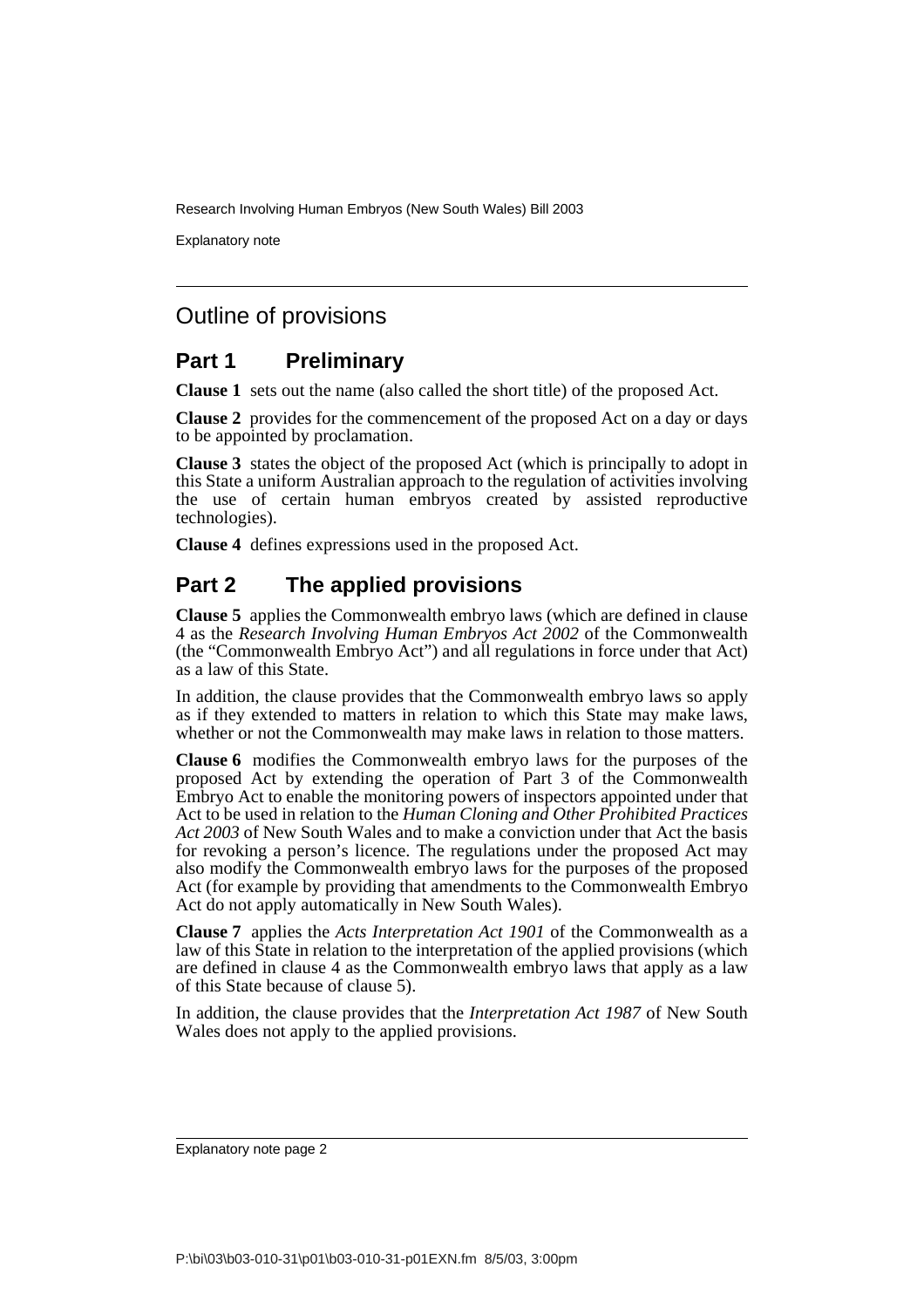Explanatory note

# **Part 3 Functions and powers under applied provisions**

**Clause 8** provides that the NHMRC Licensing Committee established under the Commonwealth Embryo Act and its Chairperson, members and other bodies and officers have the same functions and powers under the applied provisions as they have under the Commonwealth embryo laws.

**Clause 9** provides that any delegation by the NHMRC Licensing Committee, its Chairperson or members under the Commonwealth Embryo Act is taken to have effect for the purposes of the corresponding provision of the applied provisions.

# **Part 4 Offences**

**Clause 10** states that the object of Part 4 of the proposed Act is to further the Act's object by providing for an offence against the applied provisions to be treated as if it were an offence against a law of the Commonwealth.

In addition, the clause gives examples of the purposes for which an offence is to be so treated.

**Clause 11** applies the relevant Commonwealth laws as laws of this State in relation to an offence against the applied provisions as if those provisions were a law of the Commonwealth.

In addition, the clause provides that, except as provided by the regulations under the proposed Act, an offence against the applied provisions is taken to be an offence against the laws of the Commonwealth and not an offence against the laws of this State.

**Clause 12** provides that a function or power in relation to an offence against the Commonwealth embryo laws conferred on a Commonwealth officer or authority by Commonwealth laws applying because of clause 11 is also conferred on the officer or authority in relation to an offence against the corresponding provision of the applied provisions.

**Clause 13** provides that a person is not liable to be punished for an offence under the applied provisions if the person has been punished for the same offence under the Commonwealth embryo laws.

# **Part 5 Administrative laws**

**Clause 14** applies the Commonwealth administrative laws (which are defined in clause 4) as laws of this State to any matter arising in relation to the applied provisions, except as provided by the regulations under the proposed Act.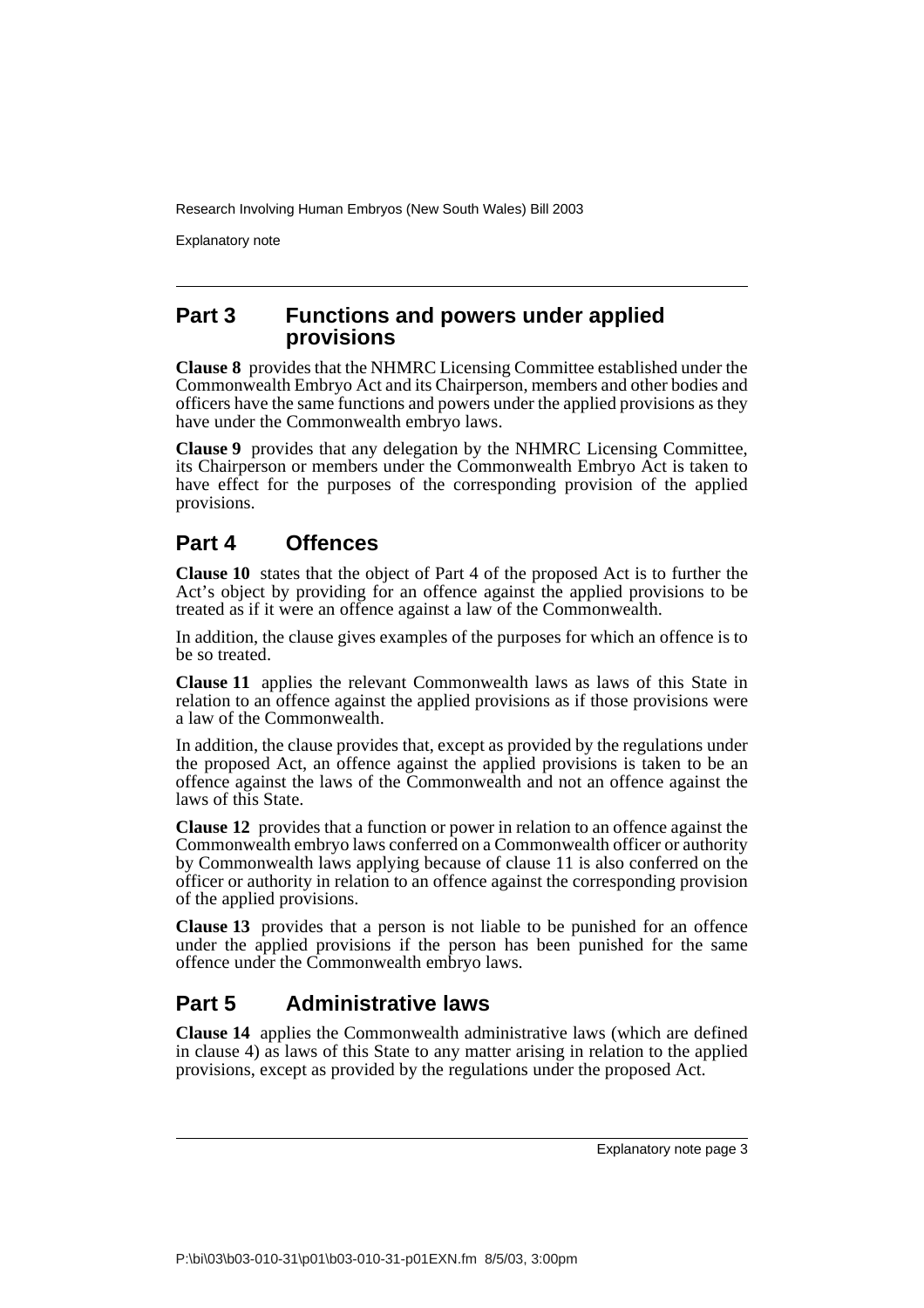Explanatory note

The clause further provides that a matter arising in relation to the applied provisions is taken to be a matter arising in relation to the laws of the Commonwealth, not this State.

In addition, the clause provides that any provision of a Commonwealth administrative law applying because of this clause that purports to confer jurisdiction on a federal court is taken not to have that effect. This is consistent with the High Court decision in Wakim's case (*Re Wakim; Ex parte McNally* (1999) 198 CLR 511) that a State law cannot confer jurisdiction on the Federal Court.

**Clause 15** provides that a function or power conferred on a Commonwealth officer or authority by a Commonwealth administrative law applying because of clause 14 is also conferred on the officer or authority in relation to a matter arising in relation to the applied provisions.

# **Part 6 Miscellaneous**

**Clause 16** provides that the proposed Act binds the Crown.

**Clause 17** provides that the validity of a thing done for the purposes of the applied provisions is not affected only because it was done also for the purposes of the Commonwealth embryo laws.

**Clause 18** provides that a reference in a Commonwealth law to any provision of a Commonwealth law is taken, for the purposes of clauses 11 and 14, to be a reference to that provision as applying because of that clause.

**Clause 19** requires all money payable under the proposed Act and the applied provisions to be paid to the Commonwealth.

**Clause 20** empowers the Governor to make regulations for carrying out or giving effect to the proposed Act.

**Clause 21** extends the definition of *relevant State Act* in section 3 of the *Federal Courts (State Jurisdiction) Act 1999* of New South Wales to include the proposed Act. In particular the amendment will enable regulations to be made under section 16 (2) of that Act to make modifications to the administration and enforcement of the applied Commonwealth laws as a consequence of any future decisions of the High Court with respect to the conferral of functions on Commonwealth officials in connection with co-operative Commonwealth/State legislative arrangements.

**Clause 22** requires the Minister to review the proposed Act as soon as possible after the period of 2 years from the date of assent to the proposed Act. A report on the outcome of the review is to be tabled in each House of Parliament within 12 months after the end of the period of 2 years. The Minister may undertake the

Explanatory note page 4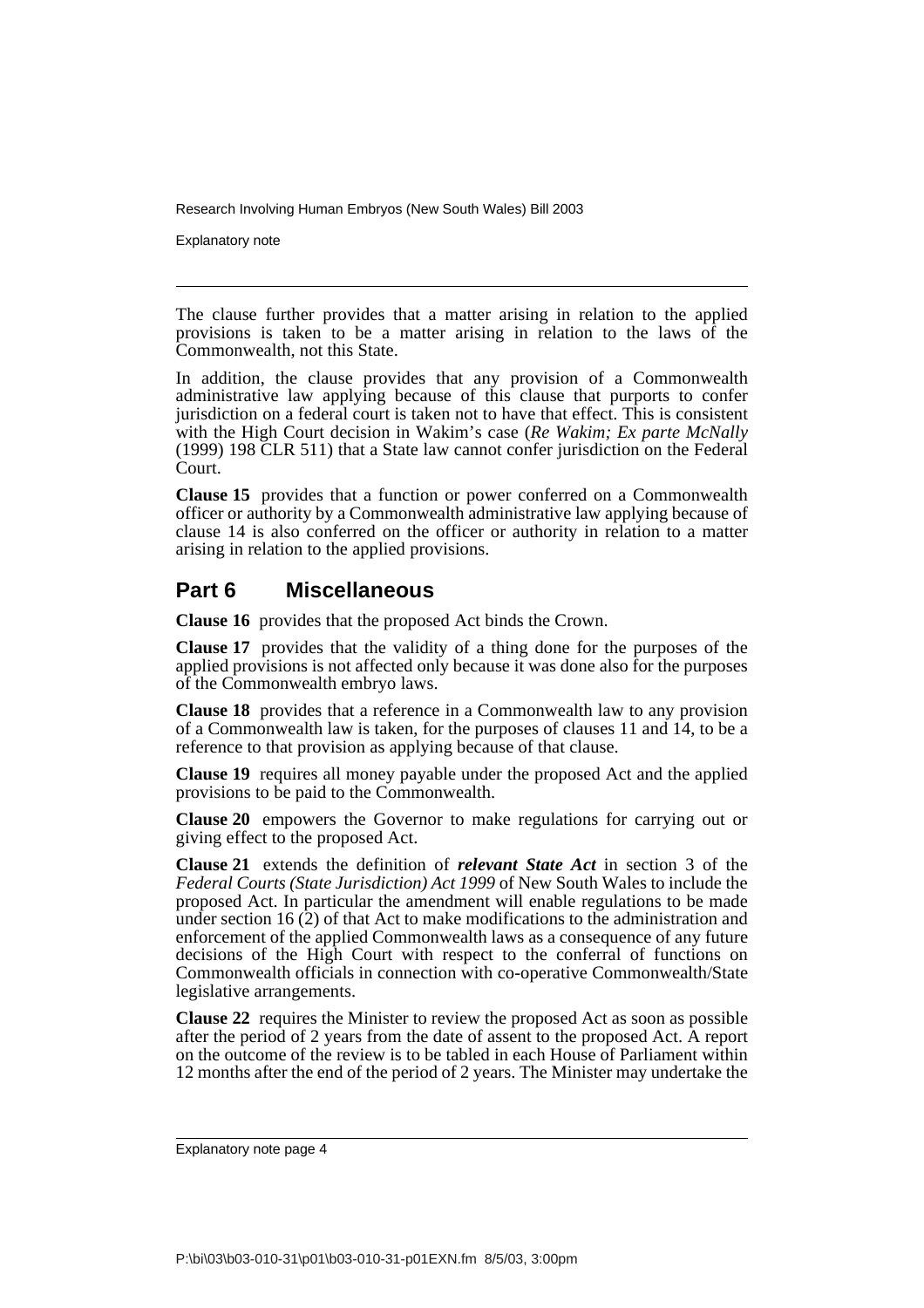Explanatory note

review of the proposed Act at the same time as the review required by section 47 of the *Research Involving Human Embryos Act 2002* of the Commonwealth, in which case the report on the outcome of the review of the proposed Act is to be tabled in each House of Parliament as soon as practicable after the Minister has completed the review.

Explanatory note page 5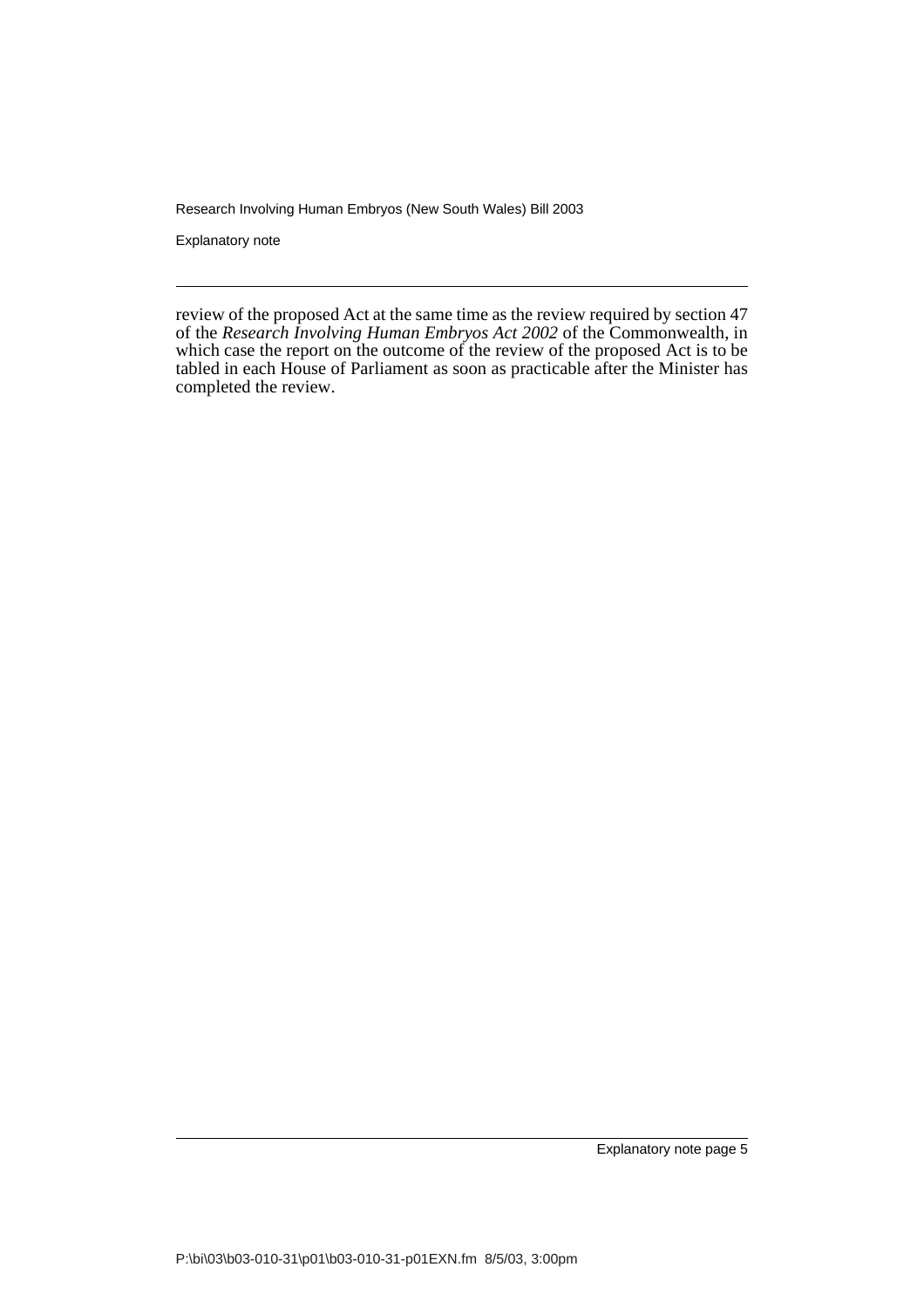Explanatory note

Explanatory note page 6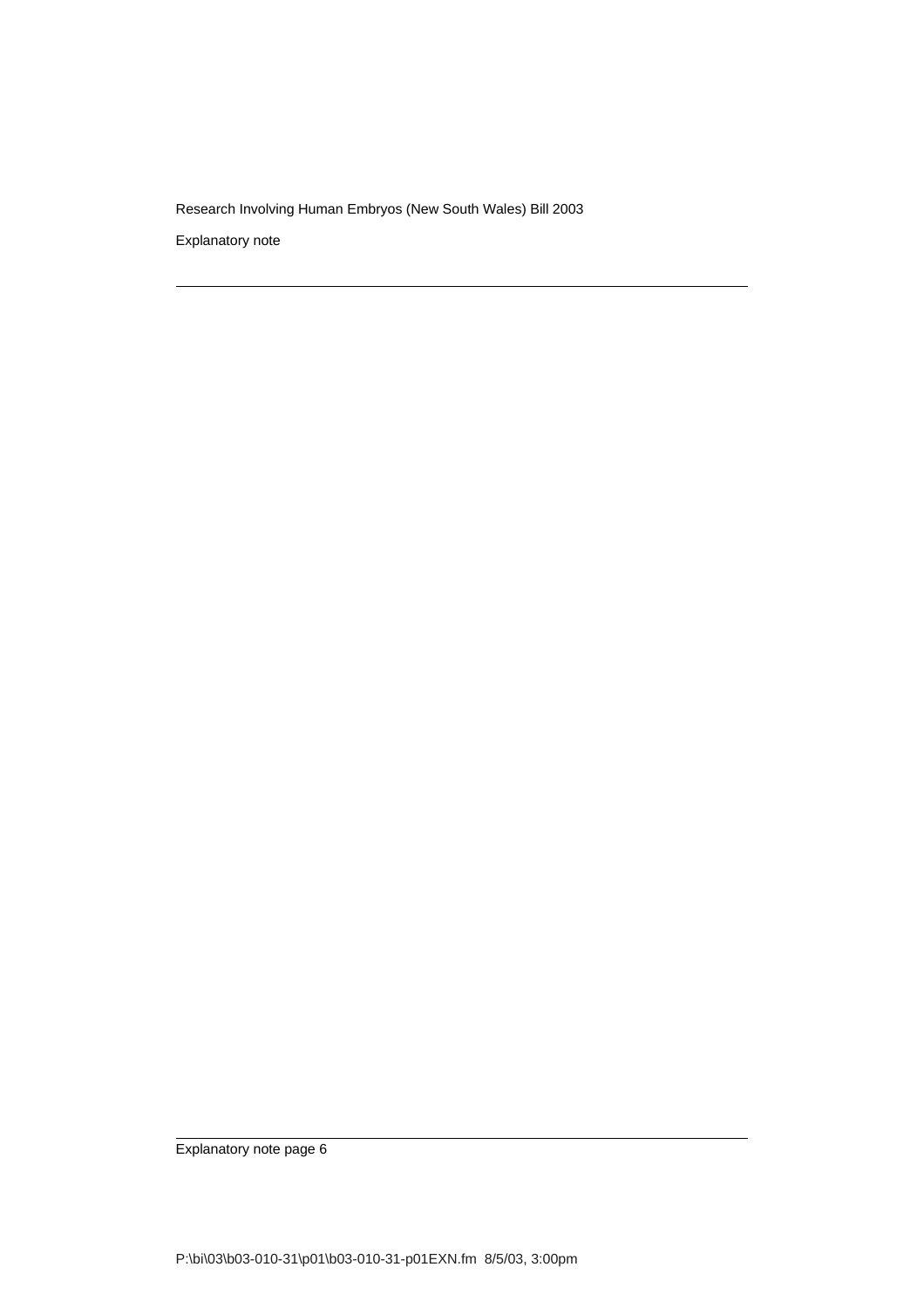First print



New South Wales

# **Research Involving Human Embryos (New South Wales) Bill 2003**

# **Contents**

|        |   |                                                                                    | Page |
|--------|---|------------------------------------------------------------------------------------|------|
| Part 1 |   | <b>Preliminary</b>                                                                 |      |
|        | 1 | Name of Act                                                                        | 2    |
|        | 2 | Commencement                                                                       | 2    |
|        | 3 | Object of Act                                                                      | 2    |
|        | 4 | Definitions                                                                        | 2    |
| Part 2 |   | The applied provisions                                                             |      |
|        | 5 | Application of Commonwealth embryo laws to this State                              | 4    |
|        | 6 | Modification of Commonwealth embryo laws                                           | 4    |
|        | 7 | Interpretation of Commonwealth embryo laws                                         | 4    |
| Part 3 |   | Functions and powers under applied provisions                                      |      |
|        | 8 | Functions and powers of NHMRC Licensing Committee and<br>other bodies and officers | 5    |
|        | 9 | Delegations                                                                        | 5    |
|        |   |                                                                                    |      |

b03-010-p01.31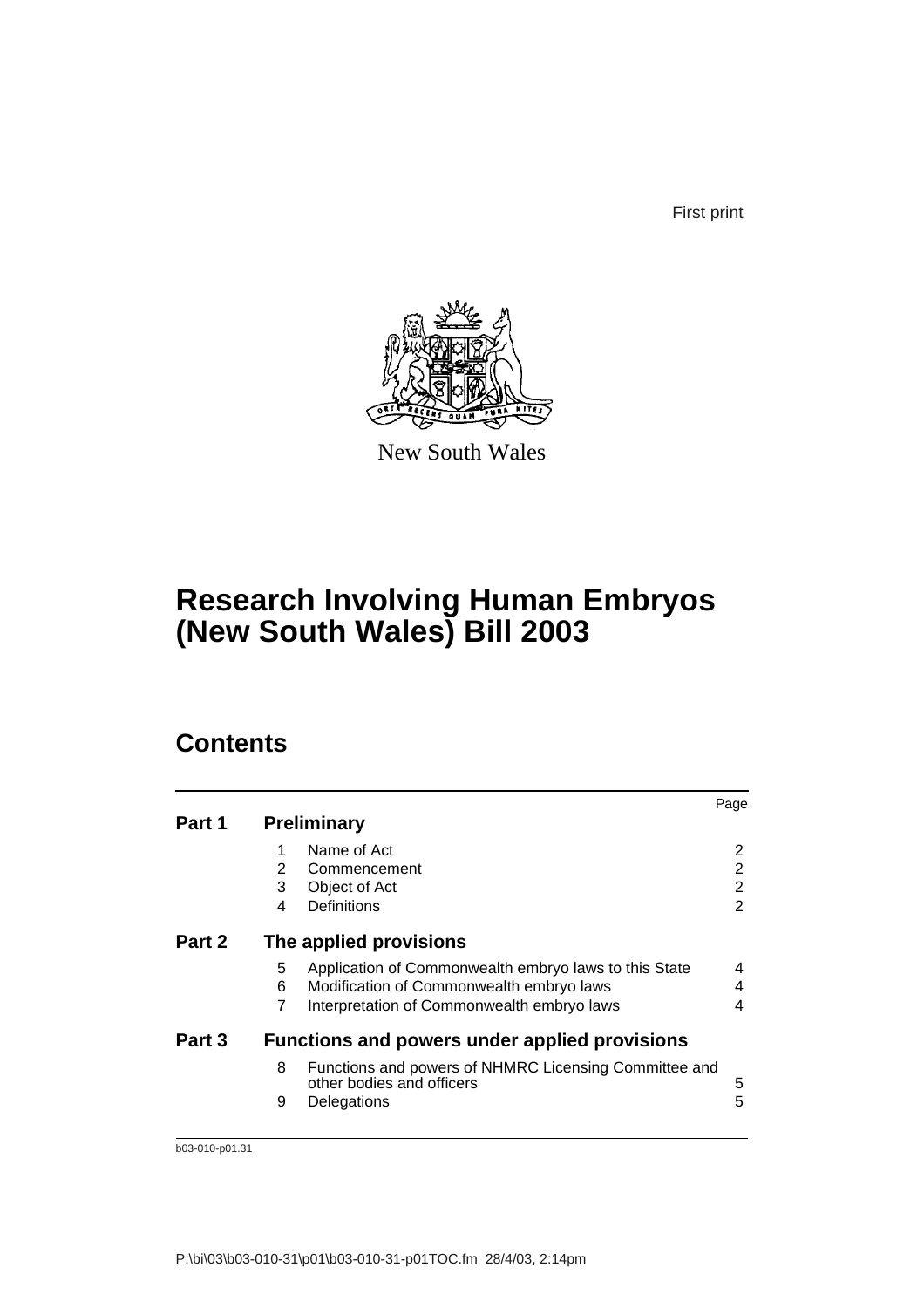**Contents** 

|        |                 |                                                                                                 | Page           |
|--------|-----------------|-------------------------------------------------------------------------------------------------|----------------|
| Part 4 |                 | <b>Offences</b>                                                                                 |                |
|        | 10              | Object of this Part                                                                             | 6              |
|        | 11              | Application of Commonwealth criminal laws to offences<br>against applied provisions             | 6              |
|        | 12 <sup>2</sup> | Functions and powers conferred on Commonwealth officers<br>and authorities relating to offences | 7              |
|        | 13              | No double jeopardy for offences against applied provisions                                      | $\overline{7}$ |
| Part 5 |                 | <b>Administrative laws</b>                                                                      |                |
|        | 14              | Application of Commonwealth administrative laws to applied<br>provisions                        | 8              |
|        | 15              | Functions and powers conferred on Commonwealth officers<br>and authorities                      | 8              |
| Part 6 |                 | <b>Miscellaneous</b>                                                                            |                |
|        | 16              | Act to bind Crown                                                                               | 9              |
|        | 17              | Things done for multiple purposes                                                               | 9              |
|        | 18              | Reference in Commonwealth law to a provision of another<br>law                                  | 9              |
|        | 19              | Fees and other money                                                                            | 9              |
|        | 20              | Regulations                                                                                     | 9              |
|        | 21              | Amendment of Federal Courts (State Jurisdiction) Act 1999<br>No 22                              | 9              |
|        | 22              | Review of Act                                                                                   | 10             |

Contents page 2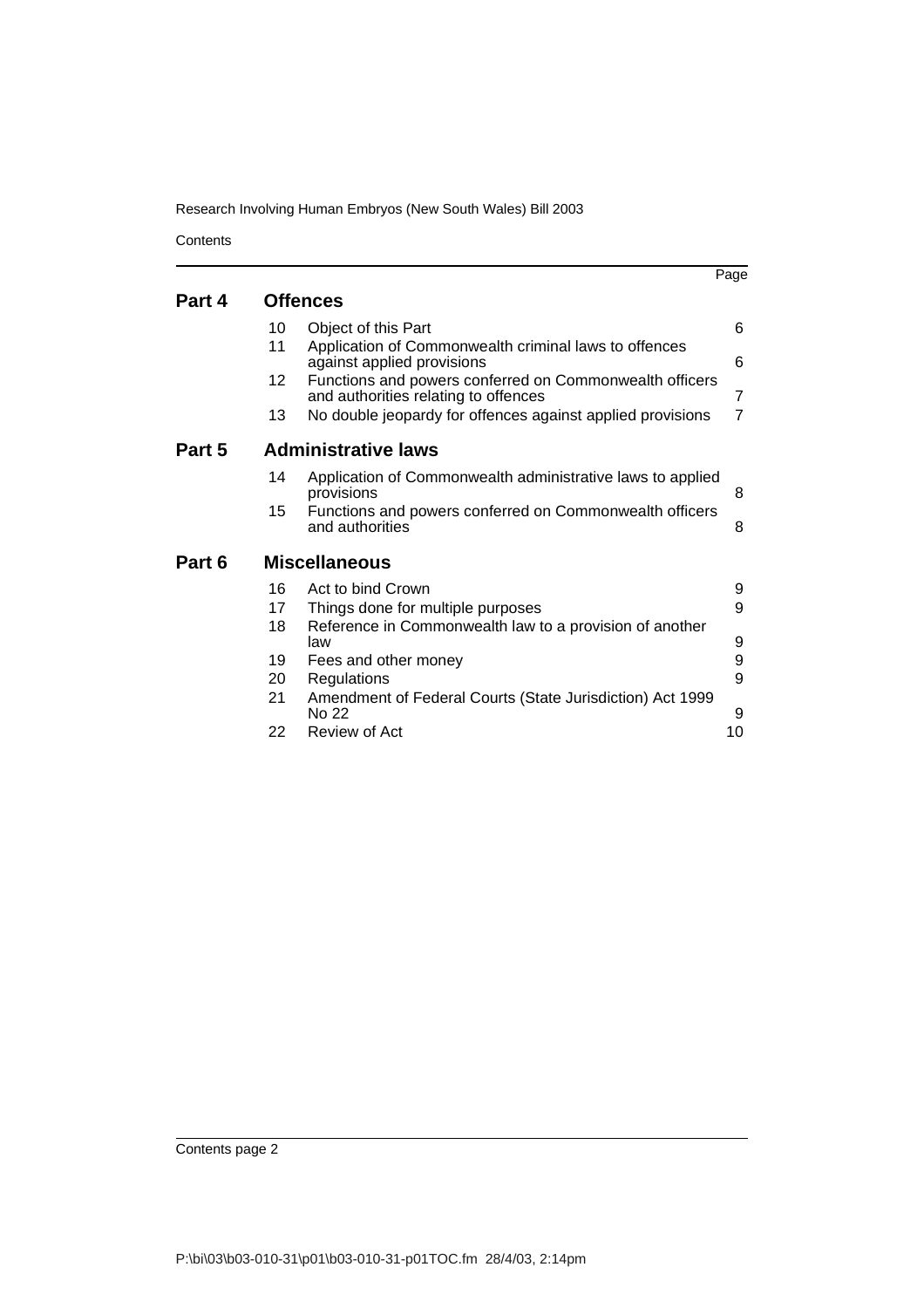

New South Wales

# **Research Involving Human Embryos (New South Wales) Bill 2003**

No , 2003

## **A Bill for**

An Act to apply the *Research Involving Human Embryos Act 2002* of the Commonwealth as a law of this State; and for other purposes.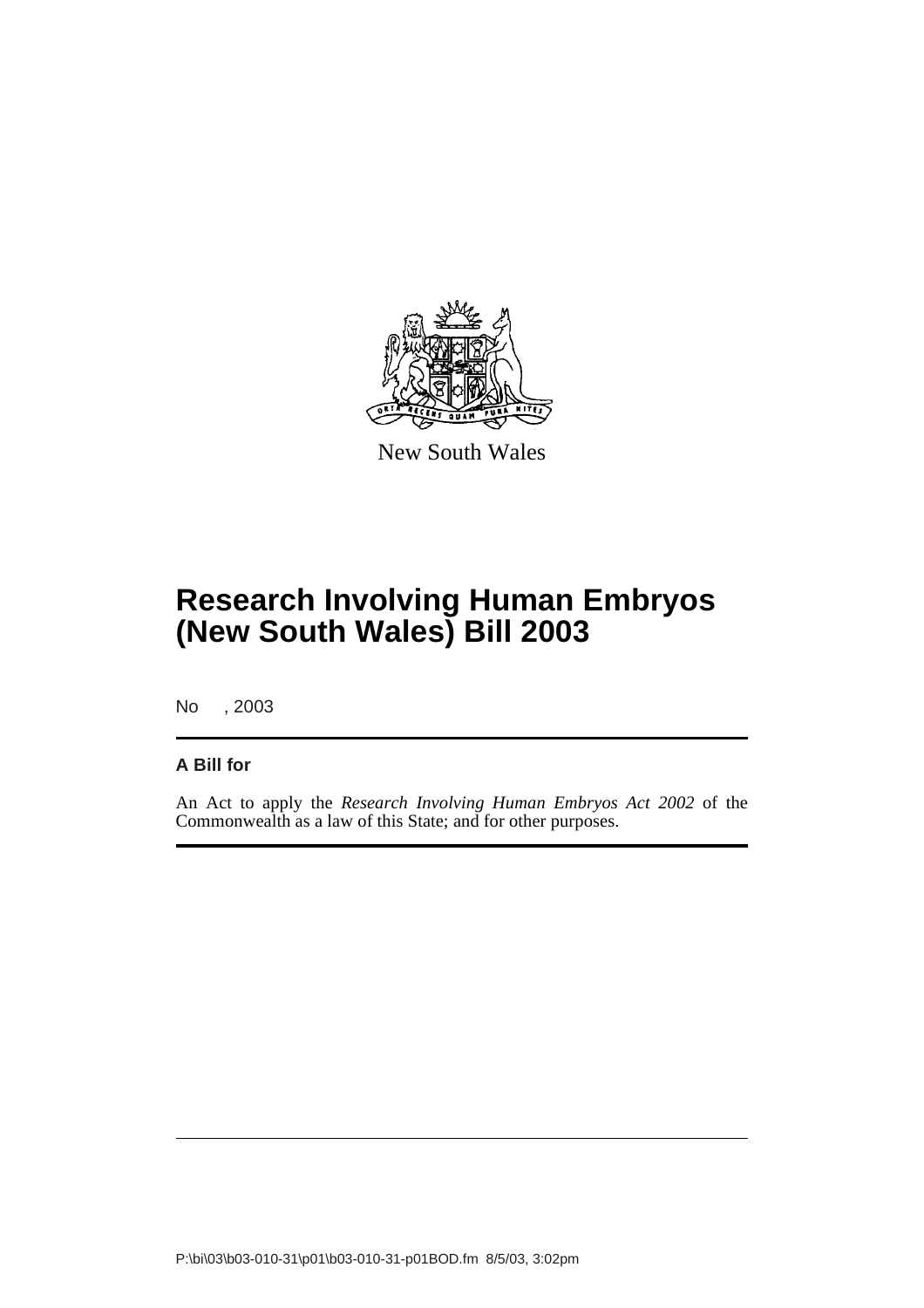Part 1 Preliminary

<span id="page-9-4"></span><span id="page-9-3"></span><span id="page-9-2"></span><span id="page-9-1"></span><span id="page-9-0"></span>

| The Legislature of New South Wales enacts: |     |                      |                                                                                                                                                                                                                 | $\mathbf{1}$         |
|--------------------------------------------|-----|----------------------|-----------------------------------------------------------------------------------------------------------------------------------------------------------------------------------------------------------------|----------------------|
| Part 1                                     |     |                      | <b>Preliminary</b>                                                                                                                                                                                              | 2                    |
| 1                                          |     | <b>Name of Act</b>   |                                                                                                                                                                                                                 | 3                    |
|                                            |     |                      | This Act is the Research Involving Human Embryos (New South<br><i>Wales</i> ) Act 2003.                                                                                                                         | 4<br>5               |
| $\mathbf{2}$                               |     |                      | <b>Commencement</b>                                                                                                                                                                                             | 6                    |
|                                            |     |                      | This Act commences on a day or days to be appointed by<br>proclamation.                                                                                                                                         | $\overline{7}$<br>8  |
| 3                                          |     | <b>Object of Act</b> |                                                                                                                                                                                                                 | 9                    |
|                                            | (1) |                      | The object of this Act is to adopt in this State a uniform Australian<br>approach to the regulation of activities that involve the use of certain<br>human embryos created by assisted reproductive technology. | 10<br>11<br>12       |
|                                            | (2) |                      | For that purpose, this Act:                                                                                                                                                                                     | 13                   |
|                                            |     | (a)                  | applies the Research Involving Human Embryos Act 2002 of<br>the Commonwealth as a law of this State, and                                                                                                        | 14<br>15             |
|                                            |     | (b)                  | makes provision to ensure that the Commonwealth Act and<br>the applied law of this State are administered on a uniform<br>basis by the Commonwealth as if they constituted a single law<br>of the Commonwealth. | 16<br>17<br>18<br>19 |
| 4                                          |     | <b>Definitions</b>   |                                                                                                                                                                                                                 | 20                   |
|                                            | (1) |                      | In this Act:                                                                                                                                                                                                    | 21                   |
|                                            |     |                      | <i>applied provisions</i> means the Commonwealth embryo laws that<br>apply as a law of this State because of section 5, including any<br>modification under section 6.                                          | 22<br>23<br>24       |
|                                            |     |                      | <b>Commonwealth administrative laws means the following Acts and</b><br>regulations of the Commonwealth:                                                                                                        | 25<br>26             |
|                                            |     | (a)                  | the Administrative Appeals Tribunal Act 1975 (excluding Part<br>IVA),                                                                                                                                           | 27<br>28             |
|                                            |     | (b)                  | the Freedom of Information Act 1982,                                                                                                                                                                            | 29                   |
|                                            |     | (c)                  | the Ombudsman Act 1976,                                                                                                                                                                                         | 30                   |
|                                            |     | (d)                  | the Privacy Act 1988,                                                                                                                                                                                           | 31                   |
|                                            |     | (e)                  | the regulations in force under any of those Acts.                                                                                                                                                               | 32                   |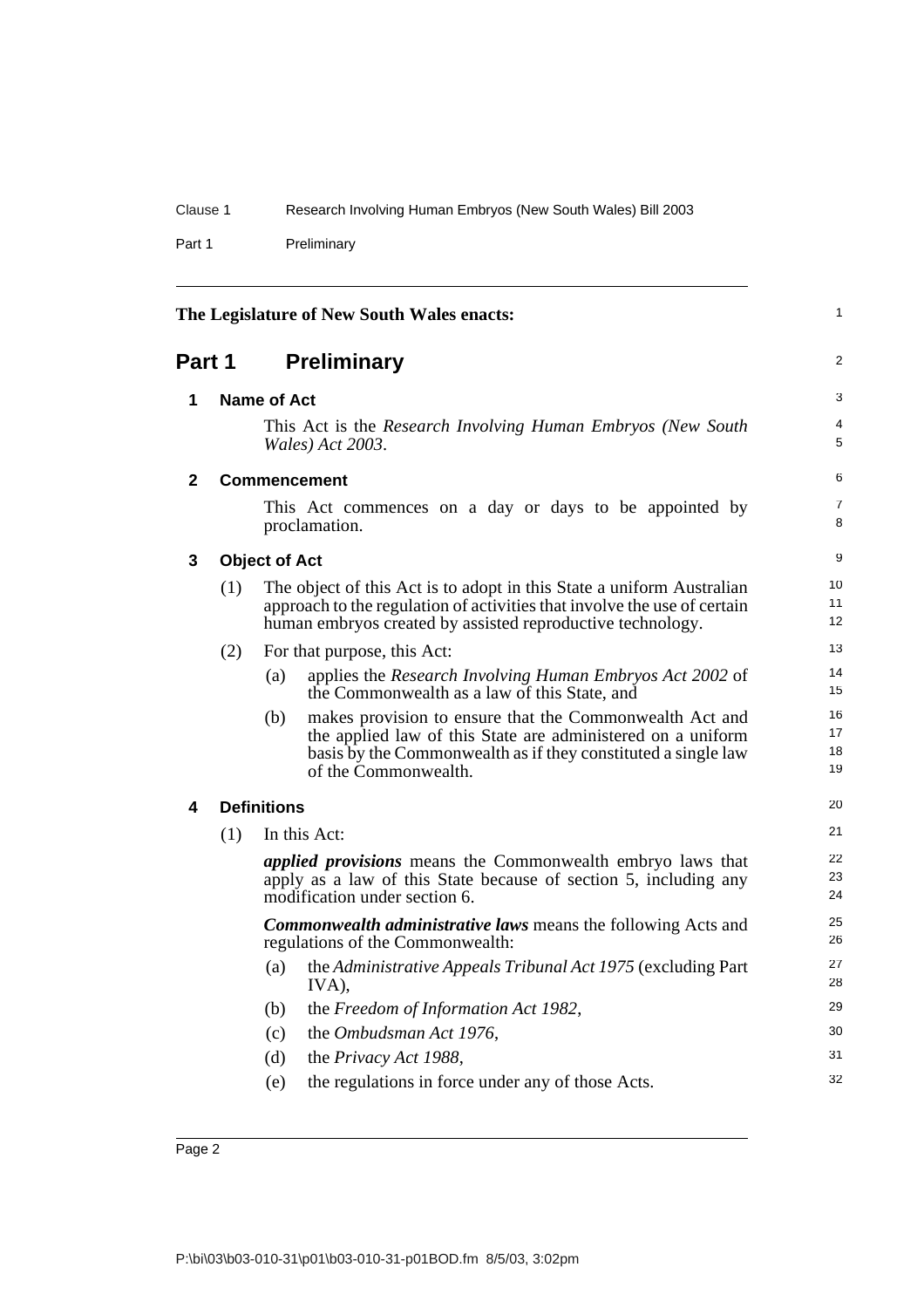| Research Involving Human Embryos (New South Wales) Bill 2003 |  |
|--------------------------------------------------------------|--|
|                                                              |  |

Clause 4

Preliminary **Preliminary Part 1** 

|     |                                                                                                                                                                                                                | <b>Commonwealth Embryo Act means the Research Involving Human</b><br><i>Embryos Act 2002</i> of the Commonwealth.                                | $\mathbf{1}$<br>$\overline{2}$ |
|-----|----------------------------------------------------------------------------------------------------------------------------------------------------------------------------------------------------------------|--------------------------------------------------------------------------------------------------------------------------------------------------|--------------------------------|
|     |                                                                                                                                                                                                                | <b>Commonwealth embryo laws means:</b>                                                                                                           | 3                              |
|     | (a)                                                                                                                                                                                                            | the Commonwealth Embryo Act, and                                                                                                                 | $\overline{4}$                 |
|     | (b)                                                                                                                                                                                                            | all regulations in force under that Act.                                                                                                         | 5                              |
|     |                                                                                                                                                                                                                | <i>function</i> includes duty.                                                                                                                   | 6                              |
|     |                                                                                                                                                                                                                | <i>modification</i> includes additions, omissions and substitutions.                                                                             | $\overline{7}$                 |
|     |                                                                                                                                                                                                                | <b>NHMRC</b> Licensing Committee means the Embryo Research<br>Licensing Committee of the NHMRC established under the<br>Commonwealth Embryo Act. | 8<br>9<br>10                   |
| (2) | If an expression is defined in the Commonwealth Embryo Act and<br>is also used in this Act, the expression as used in this Act has, unless<br>the contrary intention appears, the same meaning as in that Act. |                                                                                                                                                  |                                |
| (3) | to:                                                                                                                                                                                                            | In this Act, a reference to a Commonwealth Act includes a reference                                                                              | 14<br>15                       |
|     | (a)                                                                                                                                                                                                            | that Commonwealth Act, as amended and in force for the time<br>being, and                                                                        | 16<br>17                       |
|     | (b)                                                                                                                                                                                                            | an Act enacted in substitution for that Act and, if it is<br>amended, as amended and in force for the time being.                                | 18<br>19                       |
|     |                                                                                                                                                                                                                |                                                                                                                                                  |                                |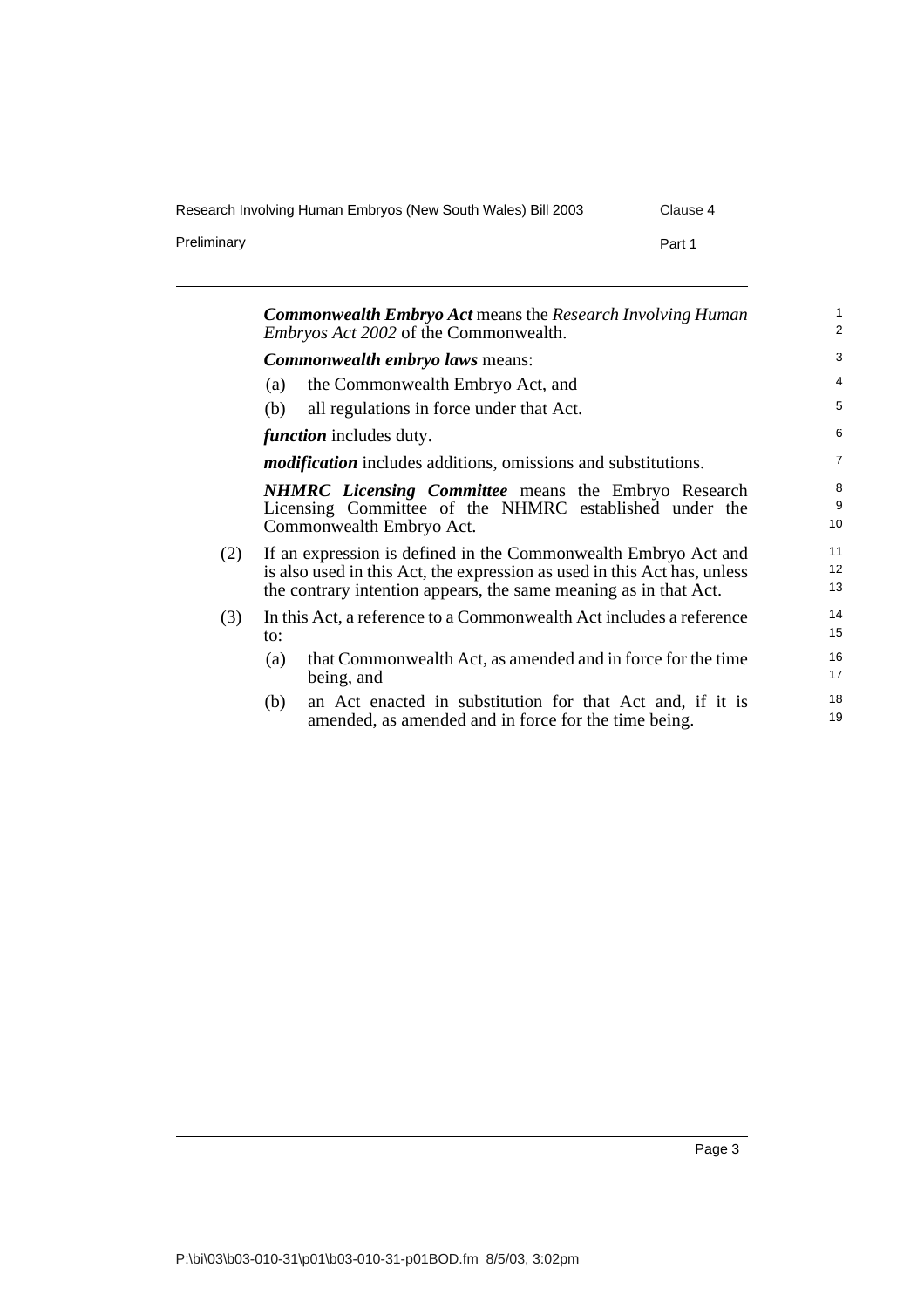Part 2 The applied provisions

# <span id="page-11-0"></span>**Part 2 The applied provisions**

<span id="page-11-3"></span><span id="page-11-2"></span><span id="page-11-1"></span>

| 5 | Application of Commonwealth embryo laws to this State |                                                                                                                                                                                                                                                                                                                                                                     |                                  |
|---|-------------------------------------------------------|---------------------------------------------------------------------------------------------------------------------------------------------------------------------------------------------------------------------------------------------------------------------------------------------------------------------------------------------------------------------|----------------------------------|
|   | (1)                                                   | The Commonwealth embryo laws, as in force for the time being and<br>as modified by or under this Act, apply as a law of this State.                                                                                                                                                                                                                                 | 3<br>$\overline{4}$              |
|   | (2)                                                   | Those Commonwealth embryo laws so apply as if they extended to<br>matters in relation to which this State may make laws:                                                                                                                                                                                                                                            | 5<br>6                           |
|   |                                                       | (a)<br>whether or not the Commonwealth may make laws in relation<br>to those matters, and                                                                                                                                                                                                                                                                           | $\overline{7}$<br>8              |
|   |                                                       | even though the Commonwealth embryo laws provide that<br>(b)<br>they apply only to specified matters with respect to which the<br>Commonwealth may make laws.                                                                                                                                                                                                       | $\boldsymbol{9}$<br>10<br>11     |
| 6 |                                                       | <b>Modification of Commonwealth embryo laws</b>                                                                                                                                                                                                                                                                                                                     | 12                               |
|   | (1)                                                   | The Commonwealth embryo laws are modified for the purposes of<br>this Act by requiring a reference in section $26(2)$ or 41 of the<br>Commonwealth Embryo Act to the <i>Prohibition of Human Cloning</i><br>Act 2002 of the Commonwealth to be read as including a reference<br>to the Human Cloning and Other Prohibited Practices Act 2003 of<br>New South Wales. | 13<br>14<br>15<br>16<br>17<br>18 |
|   | (2)                                                   | The regulations under this Act may also modify the Commonwealth<br>embryo laws for the purposes of this Act.                                                                                                                                                                                                                                                        | 19<br>20                         |
|   | (3)                                                   | Without limiting subsection $(2)$ , the regulations may provide that<br>the Commonwealth embryo laws apply under section $5(1)$ as if an<br>amendment to the Commonwealth embryo laws:                                                                                                                                                                              | 21<br>22<br>23                   |
|   |                                                       | made by a law of the Commonwealth, and<br>(a)                                                                                                                                                                                                                                                                                                                       | 24                               |
|   |                                                       | (b)<br>specified in the regulations,                                                                                                                                                                                                                                                                                                                                | 25                               |
|   |                                                       | had not taken effect.                                                                                                                                                                                                                                                                                                                                               | 26                               |
| 7 |                                                       | Interpretation of Commonwealth embryo laws                                                                                                                                                                                                                                                                                                                          | 27                               |
|   | (1)                                                   | The Acts Interpretation Act 1901 of the Commonwealth applies as<br>a law of this State in relation to the interpretation of the applied<br>provisions. That Act so applies as if the applied provisions were a<br>Commonwealth Act or were regulations or other instruments under<br>a Commonwealth Act, as the case requires.                                      | 28<br>29<br>30<br>31<br>32       |
|   | (2)                                                   | The Interpretation Act 1987 of New South Wales does not apply to<br>the applied provisions.                                                                                                                                                                                                                                                                         | 33<br>34                         |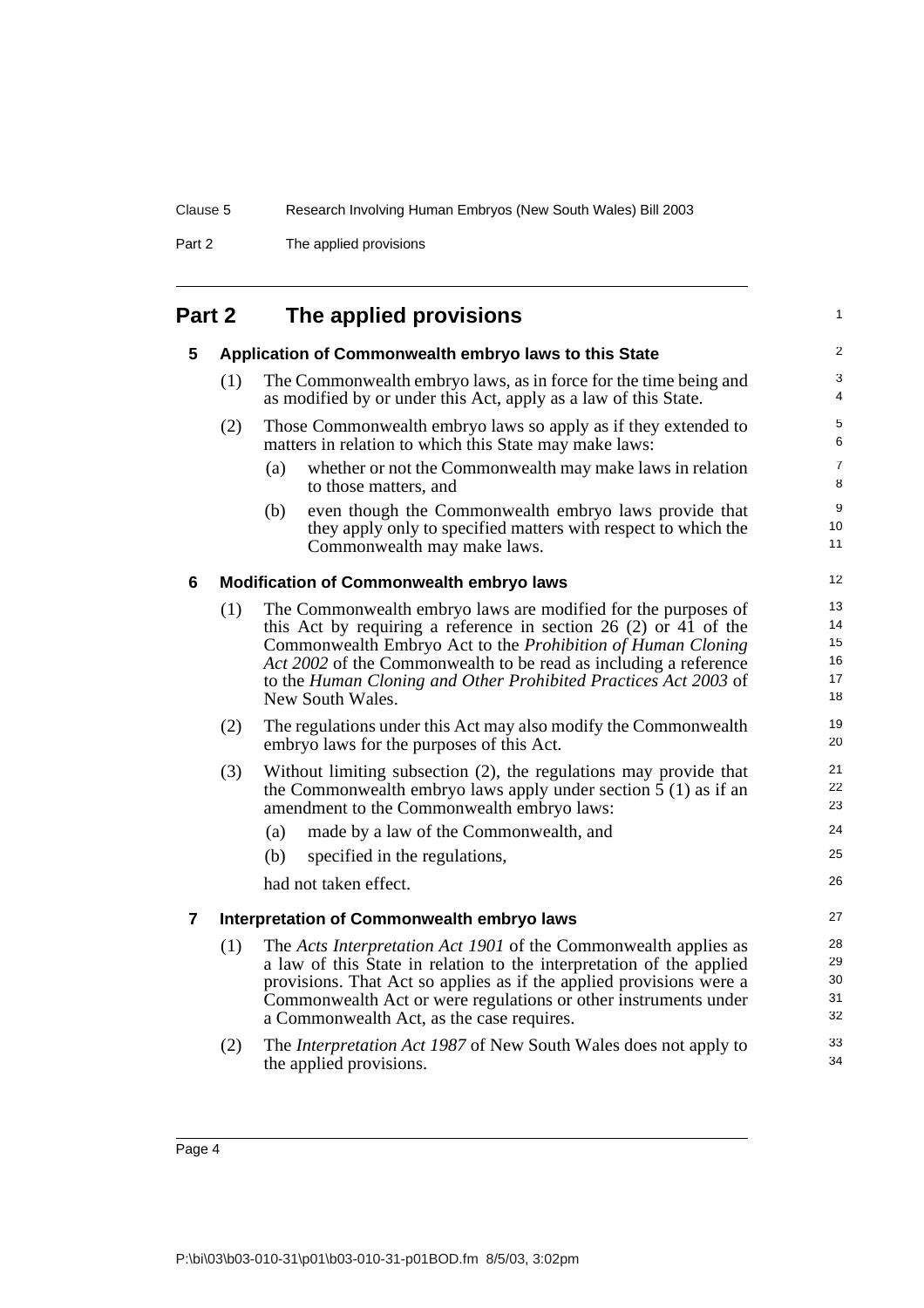| Research Involving Human Embryos (New South Wales) Bill 2003 | Clause 8 |
|--------------------------------------------------------------|----------|
| Functions and powers under applied provisions                | Part 3   |

# <span id="page-12-0"></span>**Part 3 Functions and powers under applied provisions**

### <span id="page-12-1"></span>**8 Functions and powers of NHMRC Licensing Committee and other bodies and officers**

The NHMRC Licensing Committee, its Chairperson and members and other bodies and officers referred to in the applied provisions have the same functions and powers under the applied provisions as they have under the Commonwealth embryo laws, as those laws apply to the Commonwealth.

## <span id="page-12-2"></span>**9 Delegations**

Any delegation by the NHMRC Licensing Committee or by the Chairperson or member of that Committee under the Commonwealth Embryo Act is taken to extend to, and have effect for the purposes of, the corresponding provision of the applied provisions.

1 2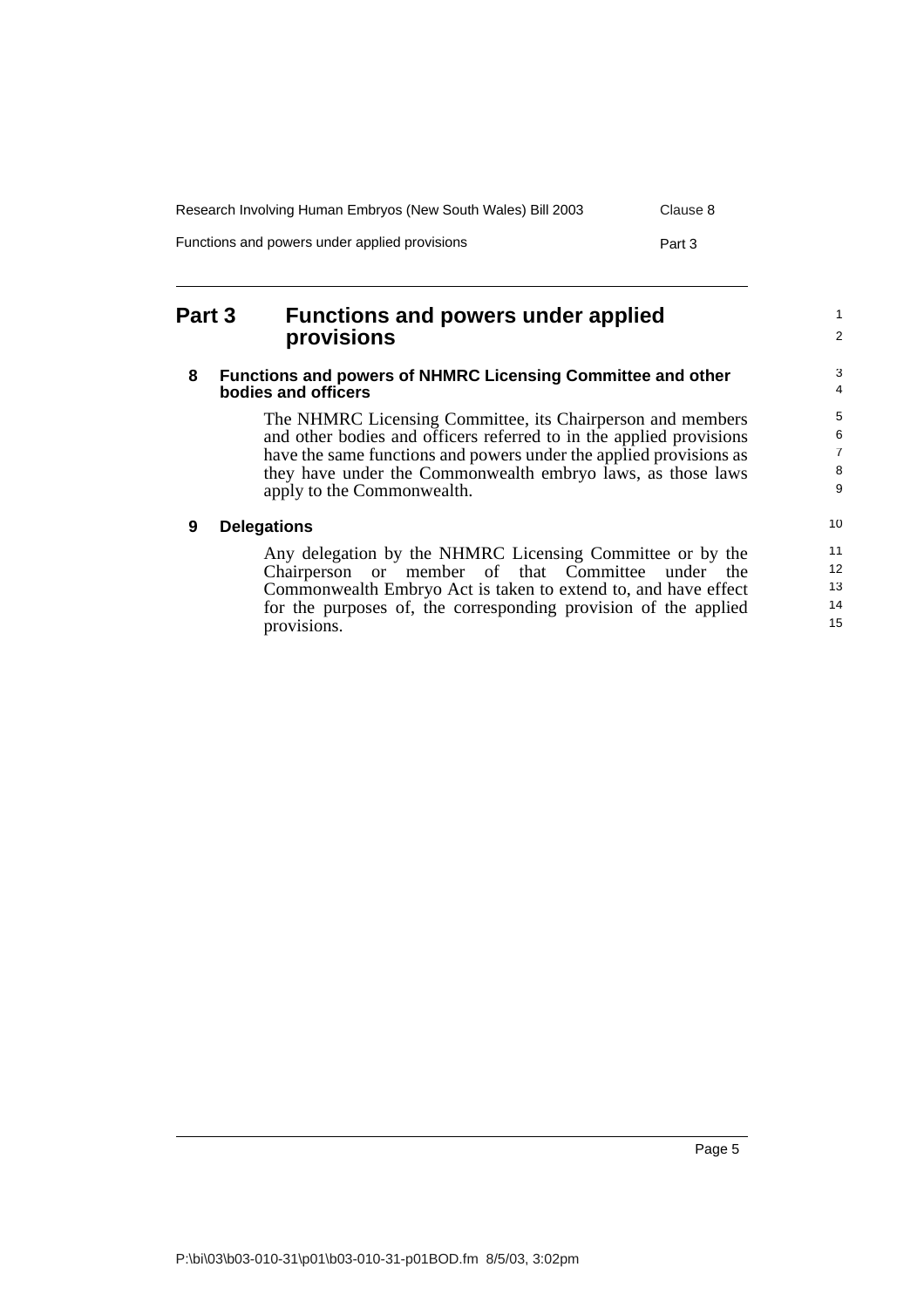Part 4 Offences

## <span id="page-13-0"></span>**Part 4 Offences**

#### <span id="page-13-2"></span><span id="page-13-1"></span>**10 Object of this Part** (1) The object of this Part is to further the object of this Act by providing for an offence against the applied provisions to be treated as if it were an offence against a law of the Commonwealth. (2) The purposes for which an offence is to be treated as mentioned in subsection (1) include, for example (but are not limited to): (a) the investigation and prosecution of offences, and (b) the arrest, custody, bail, trial and conviction of offenders or persons charged with offences, and (c) proceedings relating to a matter referred to in paragraph (a) or (b), and (d) appeals and reviews relating to criminal proceedings and to proceedings of the kind referred to in paragraph (c), and (e) the sentencing, punishment and release of persons convicted of offences, and (f) fines, penalties and forfeitures, and (g) liability to make reparation in connection with offences, and (h) proceeds of crime, and (i) spent convictions. **11 Application of Commonwealth criminal laws to offences against applied provisions** (1) The relevant Commonwealth laws apply as laws of this State in relation to an offence against the applied provisions as if those provisions were a law of the Commonwealth and not a law of this State. (2) For the purposes of a law of this State, an offence against the applied provisions: (a) is taken to be an offence against the laws of the Commonwealth, in the same way as if those provisions were a law of the Commonwealth, and (b) is taken not to be an offence against the laws of this State. (3) Subsection (2) has effect for the purposes of a law of this State except as provided by the regulations under this Act.  $\overline{2}$ 3 4 5 6 7 8 9 10 11 12 13 14 15 16 17 18 19 20 21 22 23 24 25 26 27 28 29 30 31 32 33 34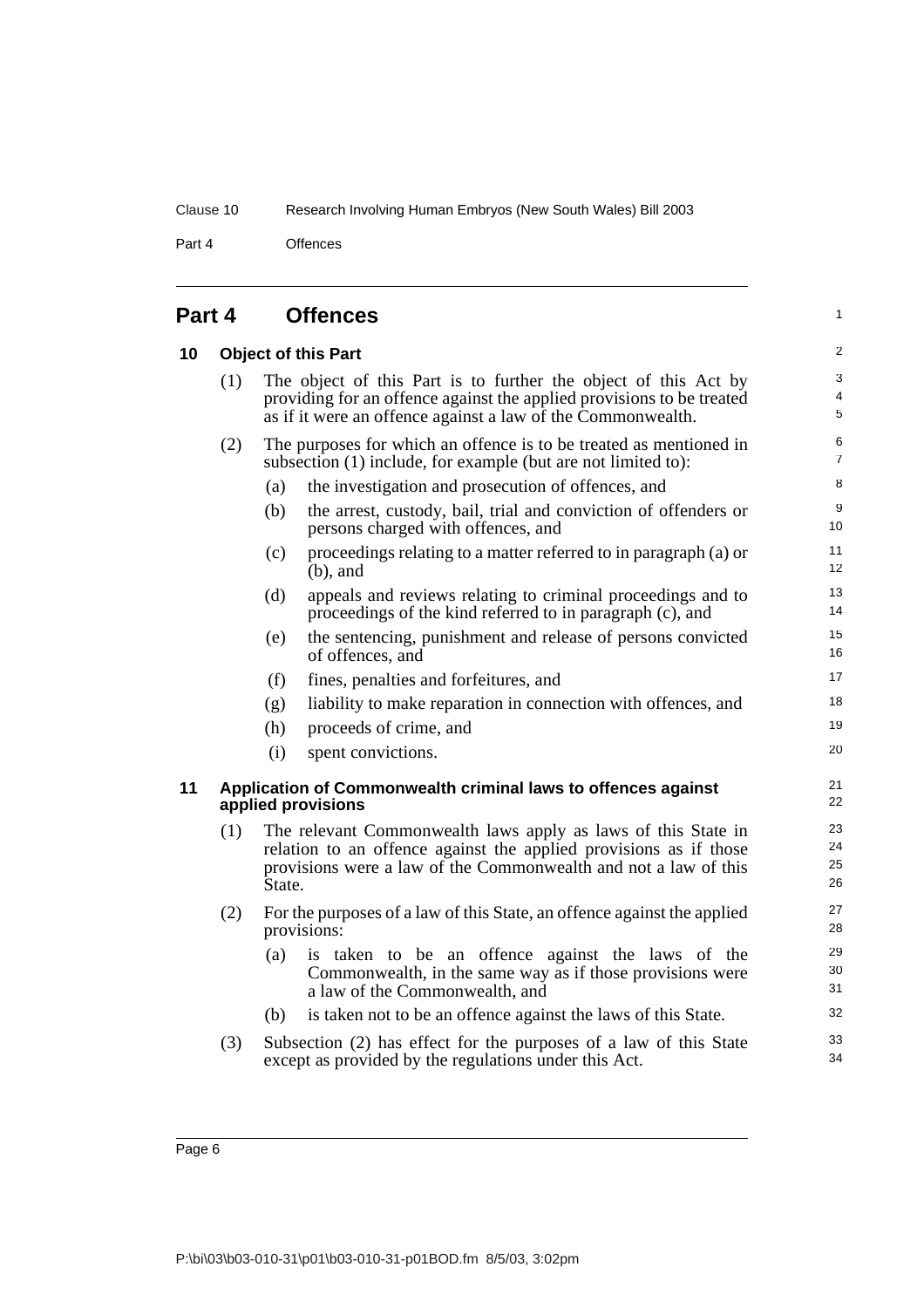Offences **Part 4** 

#### <span id="page-14-0"></span>**12 Functions and powers conferred on Commonwealth officers and authorities relating to offences**

- (1) A Commonwealth law applying because of section 11 that confers on a Commonwealth officer or authority a function or power in relation to an offence against the Commonwealth embryo laws also confers on the officer or authority the same function or power in relation to an offence against the corresponding provision of the applied provisions.
- (2) In performing a function or exercising a power conferred by this section, the Commonwealth officer or authority must act as nearly as practicable as the officer or authority would act in performing or exercising the same function or power in relation to an offence against the corresponding provision of the Commonwealth embryo laws.

## <span id="page-14-1"></span>**13 No double jeopardy for offences against applied provisions**

If:

- (a) an act or omission is an offence against both the applied provisions and an offence against the Commonwealth embryo laws, and
- (b) the offender has been punished for that offence under those Commonwealth laws,

the offender is not liable to be punished for the offence under the applied provisions.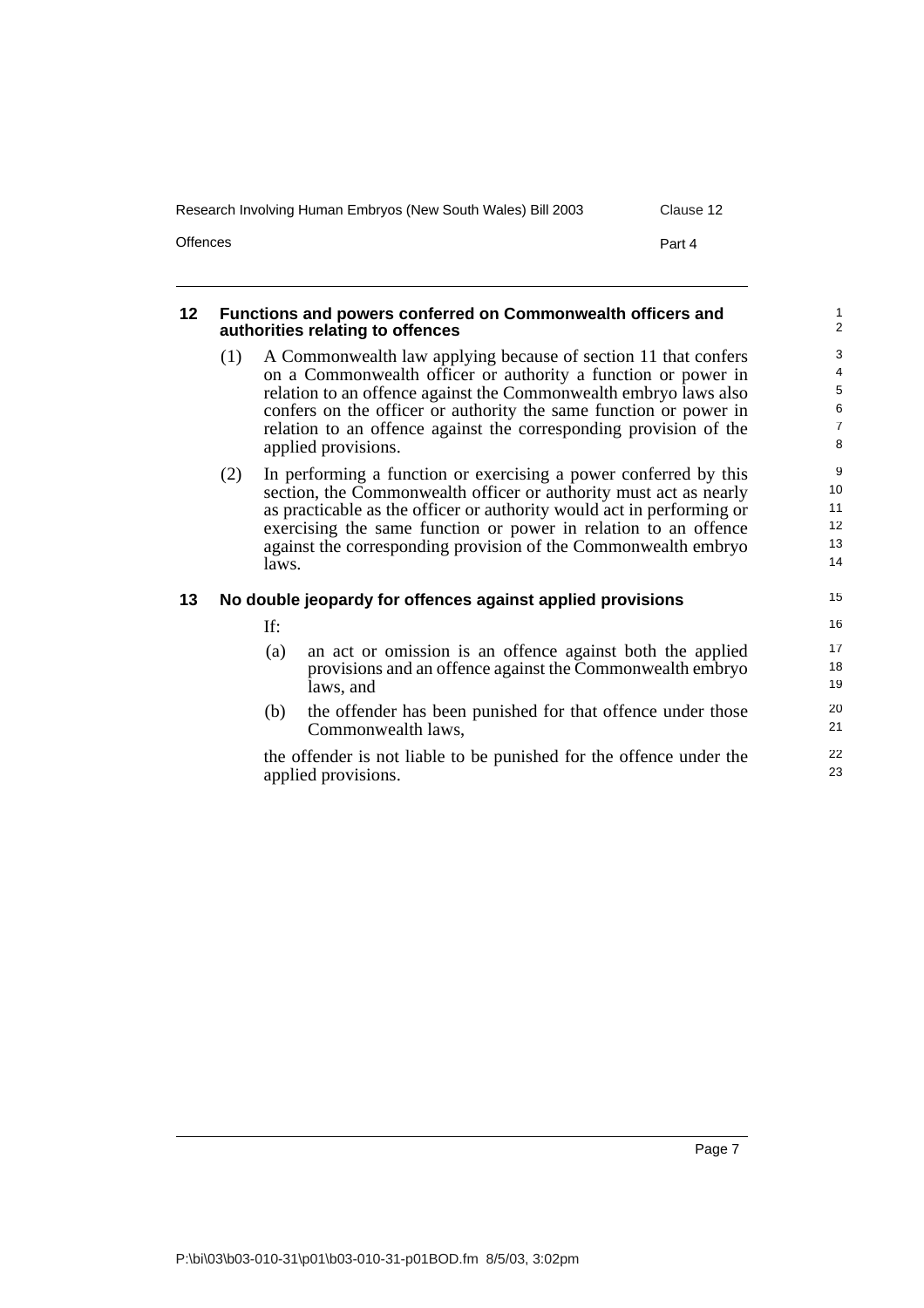Part 5 Administrative laws

# <span id="page-15-0"></span>**Part 5 Administrative laws**

#### <span id="page-15-1"></span>**14 Application of Commonwealth administrative laws to applied provisions**

- (1) The Commonwealth administrative laws apply as laws of this State to any matter arising in relation to the applied provisions as if those provisions were a law of the Commonwealth and not a law of this State.
- (2) For the purposes of a law of this State, a matter arising in relation to the applied provisions:
	- (a) is taken to be a matter arising in relation to laws of the Commonwealth in the same way as if those provisions were a law of the Commonwealth, and

1

- (b) is taken not to be a matter arising in relation to laws of this State.
- (3) Subsection (2) has effect for the purposes of a law of this State except as provided by the regulations under this Act.
- (4) Any provision of a Commonwealth administrative law applying because of this section that purports to confer jurisdiction on a federal court is taken not to have that effect.
- (5) For the purposes of this section, a reference in a provision of the *Administrative Appeals Tribunal Act 1975* of the Commonwealth (as that provision applies as a law of this jurisdiction) to the whole or any part of Part IVA of that Act is taken to be a reference to the whole or any part of that Part as it has effect as a law of the Commonwealth.

#### <span id="page-15-2"></span>**15 Functions and powers conferred on Commonwealth officers and authorities**

- (1) A Commonwealth administrative law applying because of section 14 that confers on a Commonwealth officer or authority a function or power also confers on the officer or authority the same function or power in relation to a matter arising in relation to the applied provisions.
- (2) In performing a function or exercising a power conferred by this section, the Commonwealth officer or authority must act as nearly as practicable as the officer or authority would act in performing or exercising the same function or power under the Commonwealth administrative law.

P:\bi\03\b03-010-31\p01\b03-010-31-p01BOD.fm 8/5/03, 3:02pm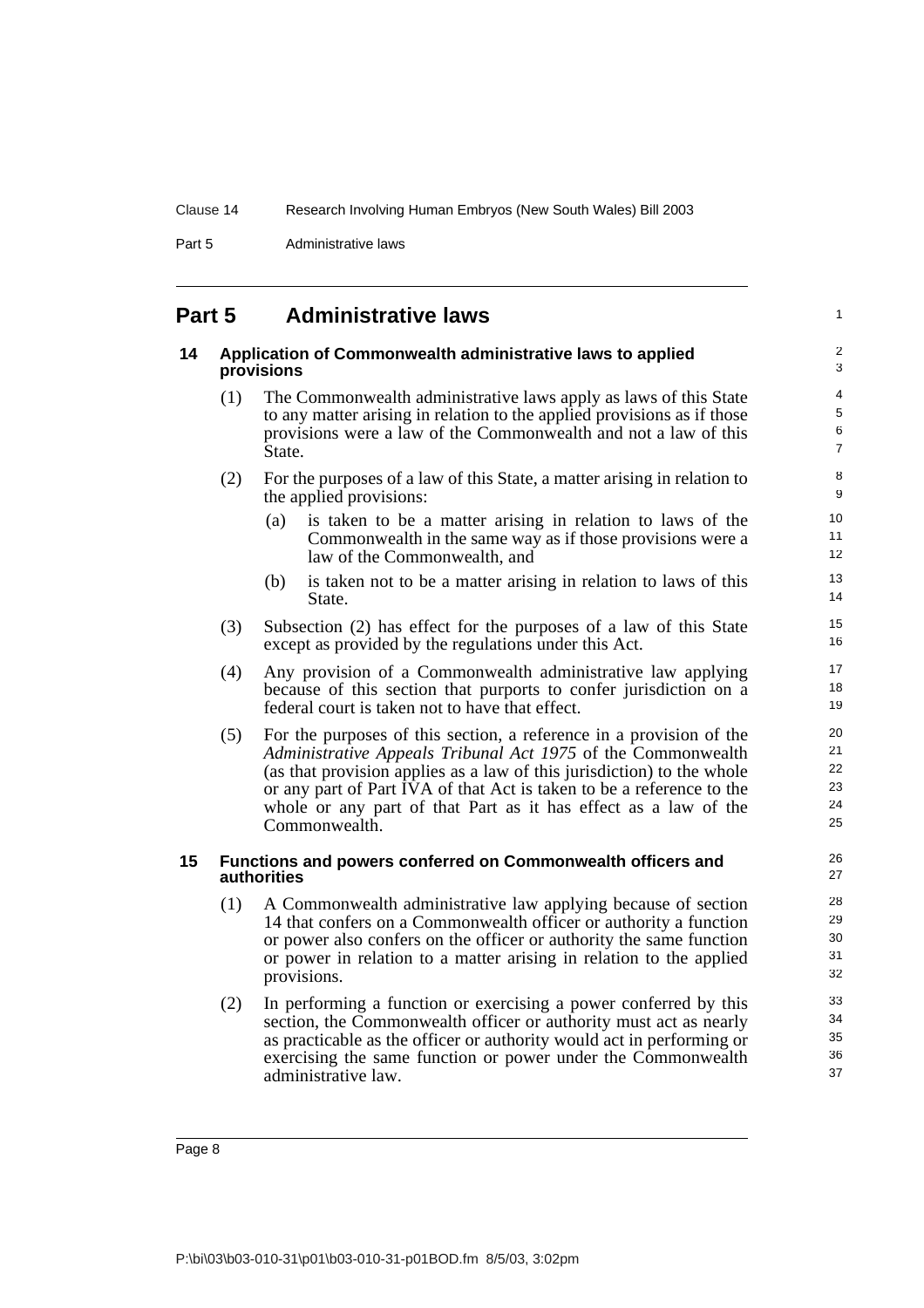Miscellaneous **Part 6** 

1

# <span id="page-16-0"></span>**Part 6 Miscellaneous**

#### <span id="page-16-1"></span>**16 Act to bind Crown**

This Act binds the Crown in right of New South Wales and, in so far as the legislative power of Parliament permits, the Crown in all its other capacities.

#### <span id="page-16-2"></span>**17 Things done for multiple purposes**

The validity of a licence, certificate or other thing issued, given or done for the purposes of the applied provisions is not affected only because it was issued, given or done also for the purposes of the Commonwealth embryo laws.

### <span id="page-16-3"></span>**18 Reference in Commonwealth law to a provision of another law**

For the purposes of sections 11 and 14, a reference in a Commonwealth law to a provision of that or another Commonwealth law is taken to be a reference to that provision as applying because of those sections.

#### <span id="page-16-4"></span>**19 Fees and other money**

All fees, penalties, fines and other money that, under the applied provisions, are authorised or directed to be payable by or imposed on any person (but not including an amount ordered to be refunded to another person) must be paid to the Commonwealth.

#### <span id="page-16-5"></span>**20 Regulations**

The Governor may make regulations, not inconsistent with this Act, for or with respect to any matter that by this Act is required or permitted to be prescribed or that is necessary or convenient to be prescribed for carrying out or giving effect to this Act.

#### <span id="page-16-6"></span>**21 Amendment of Federal Courts (State Jurisdiction) Act 1999 No 22**

The *Federal Courts (State Jurisdiction) Act 1999* is amended by inserting after paragraph (h1) of the definition of *relevant State Act* in section 3 the following paragraph:

(h2) *Research Involving Human Embryos (New South Wales) Act 2003*

Page 9